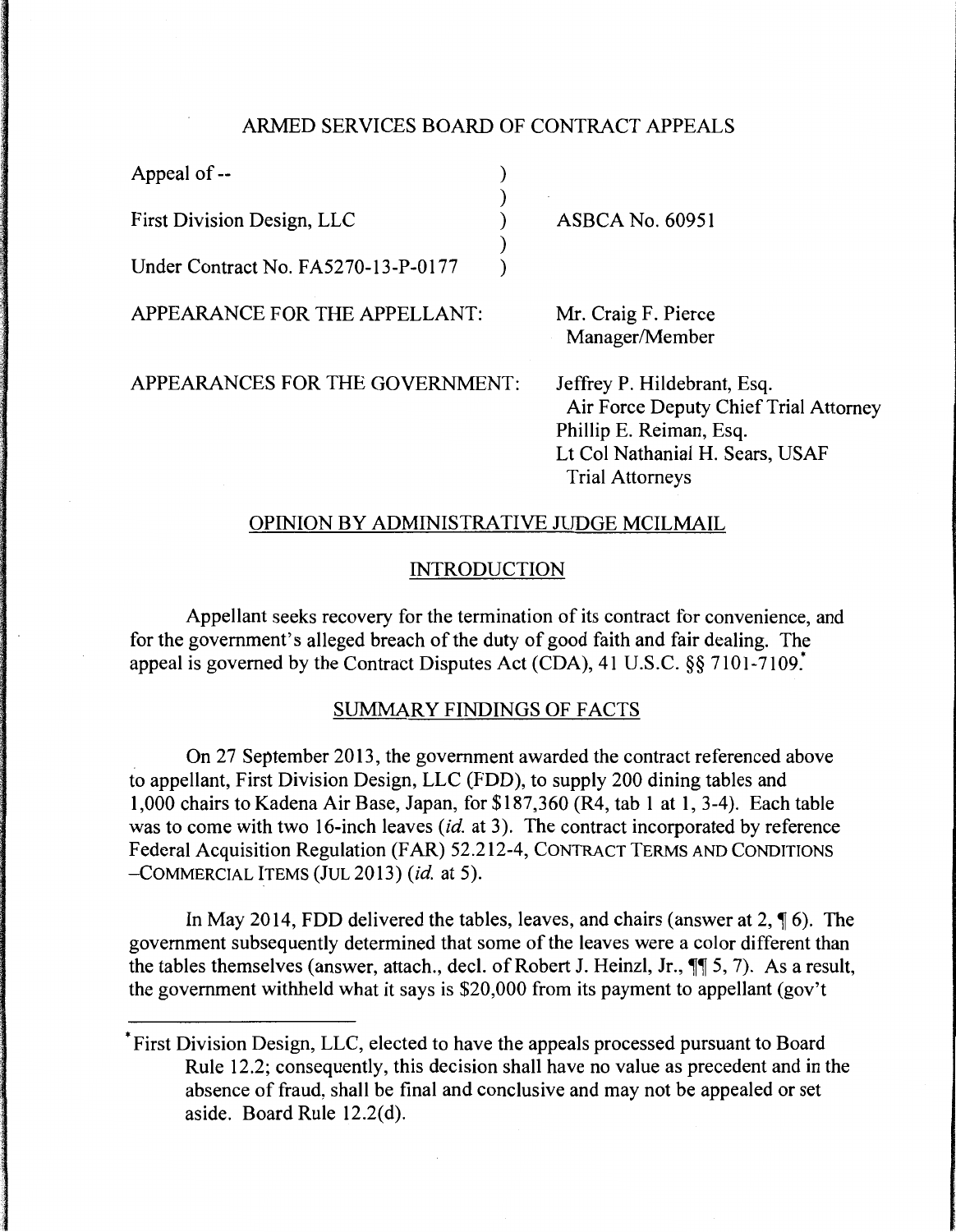mot. at 1). On 5 June 2015, the government terminated the contract for convenience (R4, tab 4 at 2-3).

On 3 June 2016, FDD submitted to the contracting officer a termination settlement proposal in the amount of \$31,683.90 (R4, tab 15 at 1-3). On 16 June 2016, FDD submitted a revised proposal (R4, tab 18). Neither version of the proposal alleged any government impropriety (R4, tabs 15, 18). On 10 August 2016, FDD requested that the contracting officer issue a final decision; the parties were, on that date, at an impasse (R4, tab 24 at 1 ), ripening the settlement proposal into a claim. *See DODS, Inc., ASBCA No.* 59510, 15-1 BCA 135,918 at 175,580; *Ensign-Bickford Aerospace & Def. Co., ASBCA No.* 58671, 14-1 BCA | 35,599 at 174,408. On 19 December 2016, the contracting officer issued a final decision stating "as [FDD has] been already paid \$166,523.20, [it is] entitled to no further payment" (R4, tab 29) at 1, 10). FDD timely filed its appeal on 21December2016, seeking \$44,133.90.

In its briefing before the Board, FDD seeks \$61,609.01, plus interest from 1June2014 (app. br. at 13). In support of its request for recovery, FDD points to a contracting officer's final decision regarding a claim under a contract other than the one referenced above (supp. R4, tab 21 ), a spreadsheet allegedly depicting time that appellant spent "regarding this [termination of convenience]" (supp. R4, tab 18), and a table of "Unbilled Costs by Job" (listing charges such as "Verizon," "Comcast," and "Waste Management") allegedly associated with the contract referenced above (supp. R4, tab 15; app. br. at 12-13).

## DECISION

FAR 52.212-4(1) provides, in pertinent part:

Subject to the terms of this contract, the Contractor shall be paid a percentage of the contract price reflecting the percentage of the work performed prior to the notice of termination, plus reasonable charges the Contractor can demonstrate to the satisfaction of the Government using its standard record keeping system, have resulted from the termination.

FDD seeks \$20,836.80, plus interest, under "Prong 1" of the sentence above-that is, the prong that provides for "[t]he percentage of the contract price reflecting the percentage of work performed" prior to the notice of termination. FDD says that it is entitled to what it says is the unpaid portion of the contract price: \$20,836.80 (app. br. at 11). The government does not address this issue. We find FDD's claim to the \$20,836.80 uncontested, and award that amount, plus interest.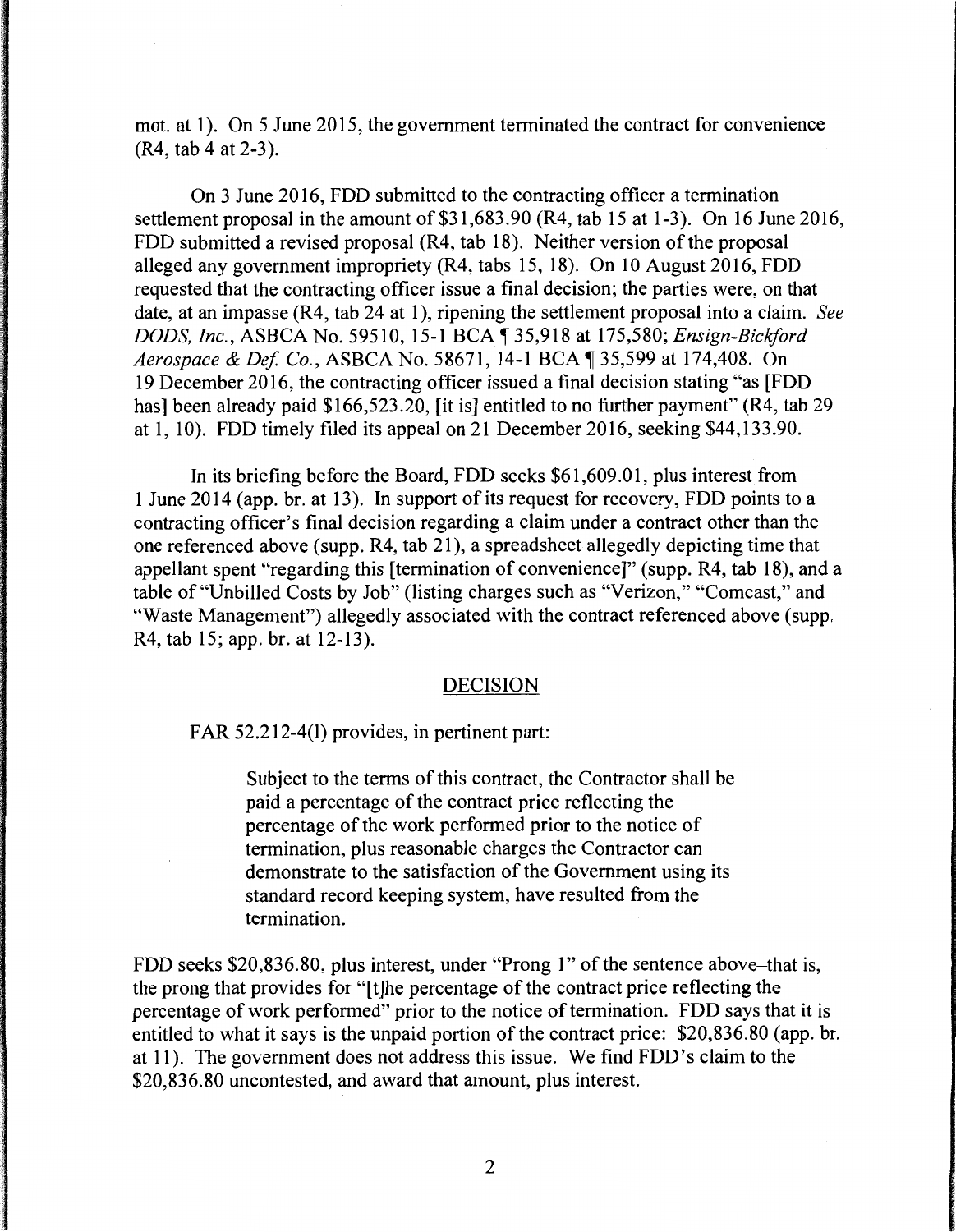| Email charges                                                    | \$11,212.50 |
|------------------------------------------------------------------|-------------|
| Study of Board decisions                                         | \$5,550.00  |
| Document production related to<br>alternative dispute resolution | \$6,600.00  |
| Study of FAR/DFAR                                                | \$2,550.00  |
| Document production related to<br>settlement proposals           | \$1,875.00  |
| Office expenses                                                  | \$7,884.18  |
| Total                                                            | \$35,671.68 |

Under "Prong 2," FDD seeks \$35,671.68 (app. br. at 12-13), consisting of the following:

(App. br. at 12-13)

FDD must demonstrate its entitlement to recovery under FAR 52.212-4(1) using its standard record keeping system and with contemporaneous documentation. *See SWR, Inc.*, ASBCA No. 56708, 15-1 BCA 135,832 at 175,229-30 (applying FAR 52.212-4(1)). In support of its claimed charges, FDD points to three documents, only one of which—the table of unbilled job costs—consists of such evidence. Therefore, only those unbilled job costs are potentially recoverable. However, we find that those unbilled job costs consist of home office overhead. Prong 2 of FAR 52.212-4(1) allows the recovery of overhead that relates not to work completed, but to work terminated and not performed. *Id.*  at 175,231. We have found that FDD is entitled to the withheld contract price under Prong 1; therefore, FDD performed all the contract work, and is not entitled to compensation for any home office overhead under Prong 2.

FDD also contends that the government breached the duty of good faith and fair dealing by improperly (and even fraudulently) administering the contract and processing FDD's settlement proposal (app. br. at 5-13; reply at 2-7). FDD's claim to the contracting officer does not include any such allegations; consequently, we do not possess jurisdiction to entertain them. *See CDM Constructors, Inc.,* ASBCA No. 59524, 15-1 BCA ¶ 36,097 at 176,239.